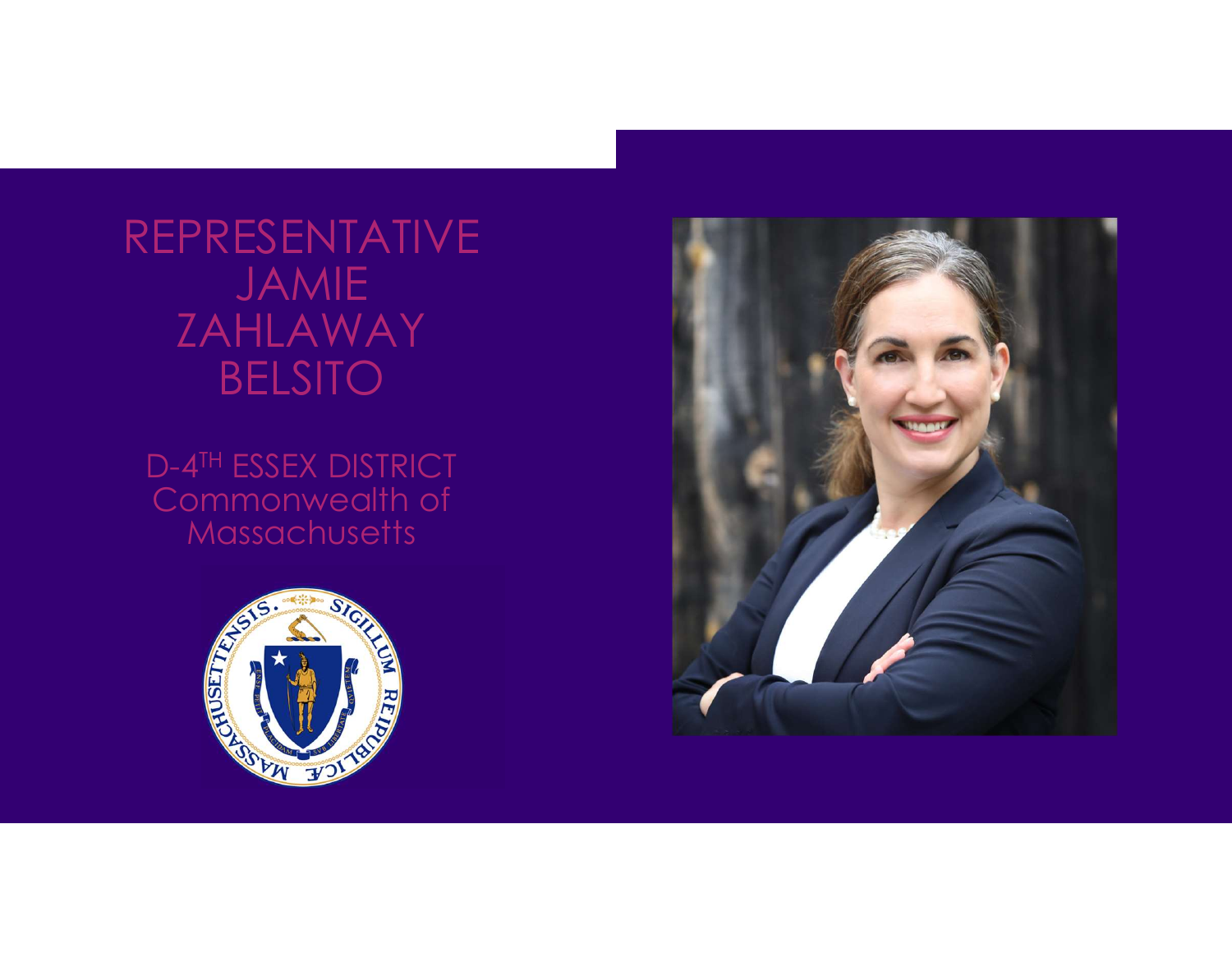# PERINATAL MENTAL HEALTH DISORDERS

#### It's not just postpartum. It's not just depression.

#### TWO-YEAR PERINATAL TIMEFRAME

Pregnancy through one full year following pregnancy

#### Approximately 25 interactions with healthcare providers

Depression Bipolar illness Anxiety disorders Obsessive-compulsive disorder Post-traumatic stress disorder Substance use disorders Psychosis, especially postpartum

Postpartum Support International, 2021 Uguz et al., 2019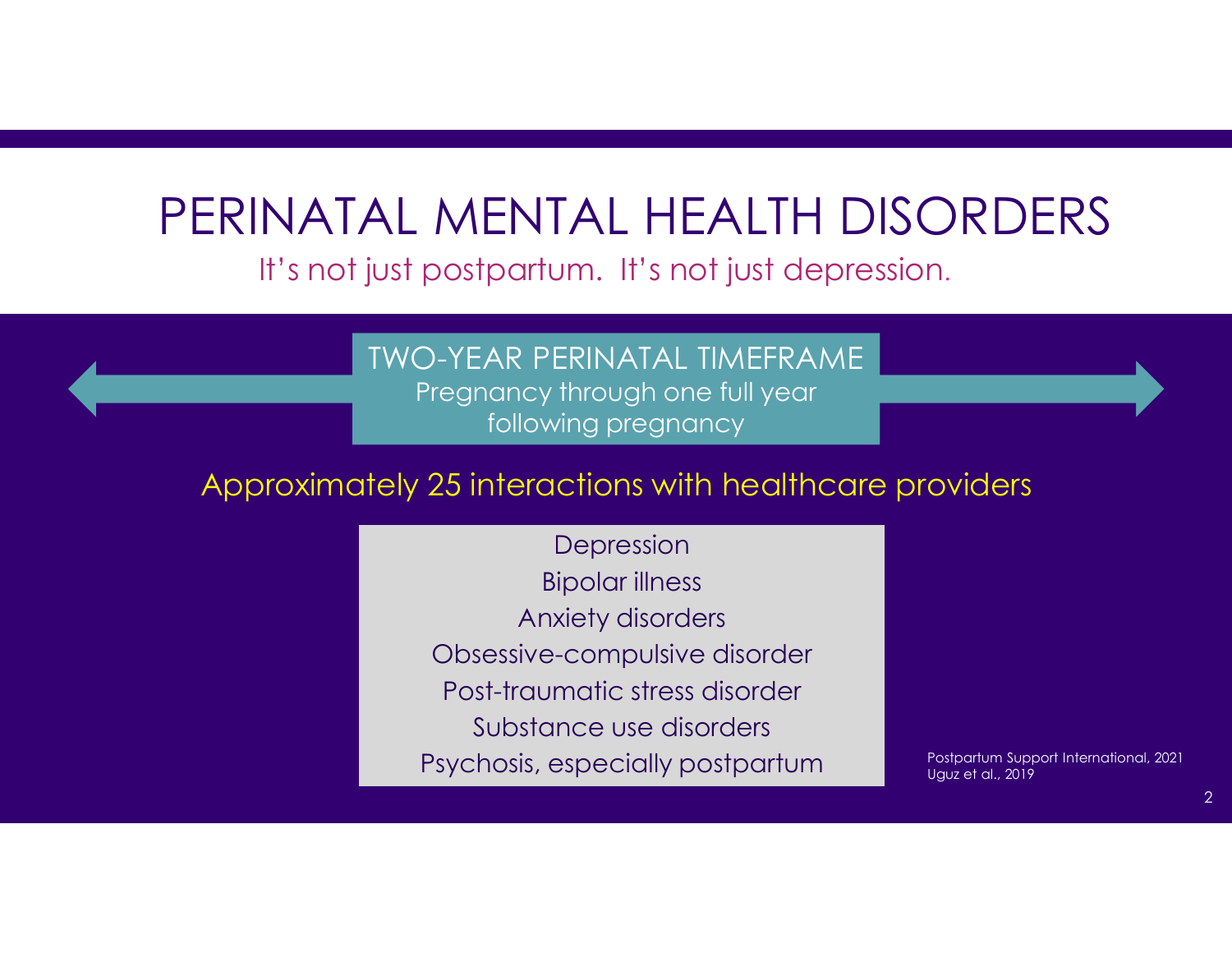### PERINATAL MENTAL HEALTH DISORDERS

PMH disorders are the #1 complication of pregnancy and childbirth

These illnesses affect up to 1 in 5 pregnant or postpartum people (and up to 1 in 3 in high-risk populations)

Untreated PMH conditions can have<br>long-term negative impact on mother, baby, family, society

The cost of NOT treating PMH conditions is  $$14$  billion (\$32,000 per mother/infant dyad) Byatt et al, 2015

75% of those who experience PMH symptoms go untreated

Ko et al., 2017 Luca et al., 2020 Zivin et al, 2020 Centers for Disease Control, 2020 National Institute of Mental Health, 2013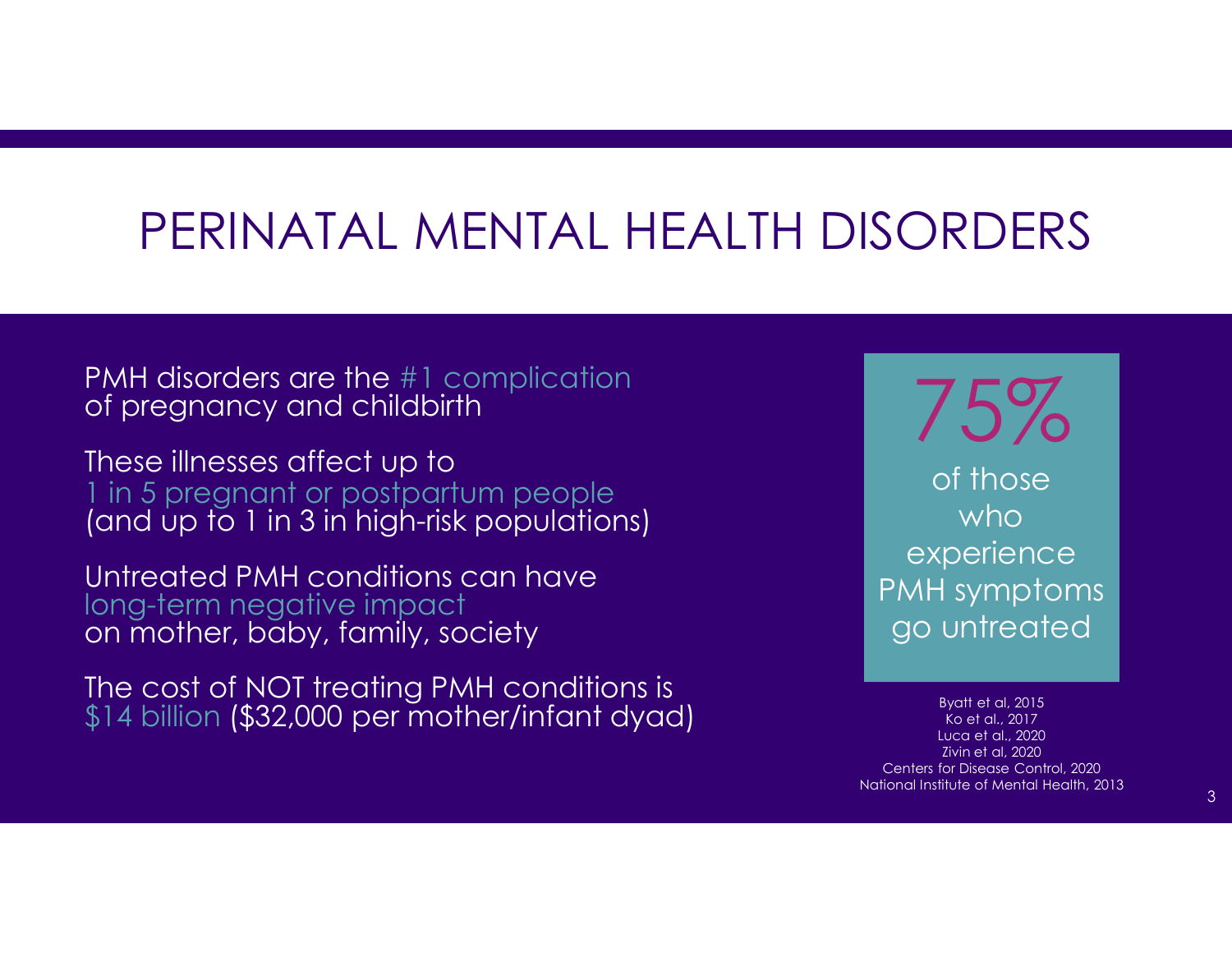### WHY SHOULD WE CARE?

Mental health conditions are the MOST COMMON COMPLICATION of becoming a new parent

Suicide and overdose are the LEADING CAUSE OF DEATH for new mothers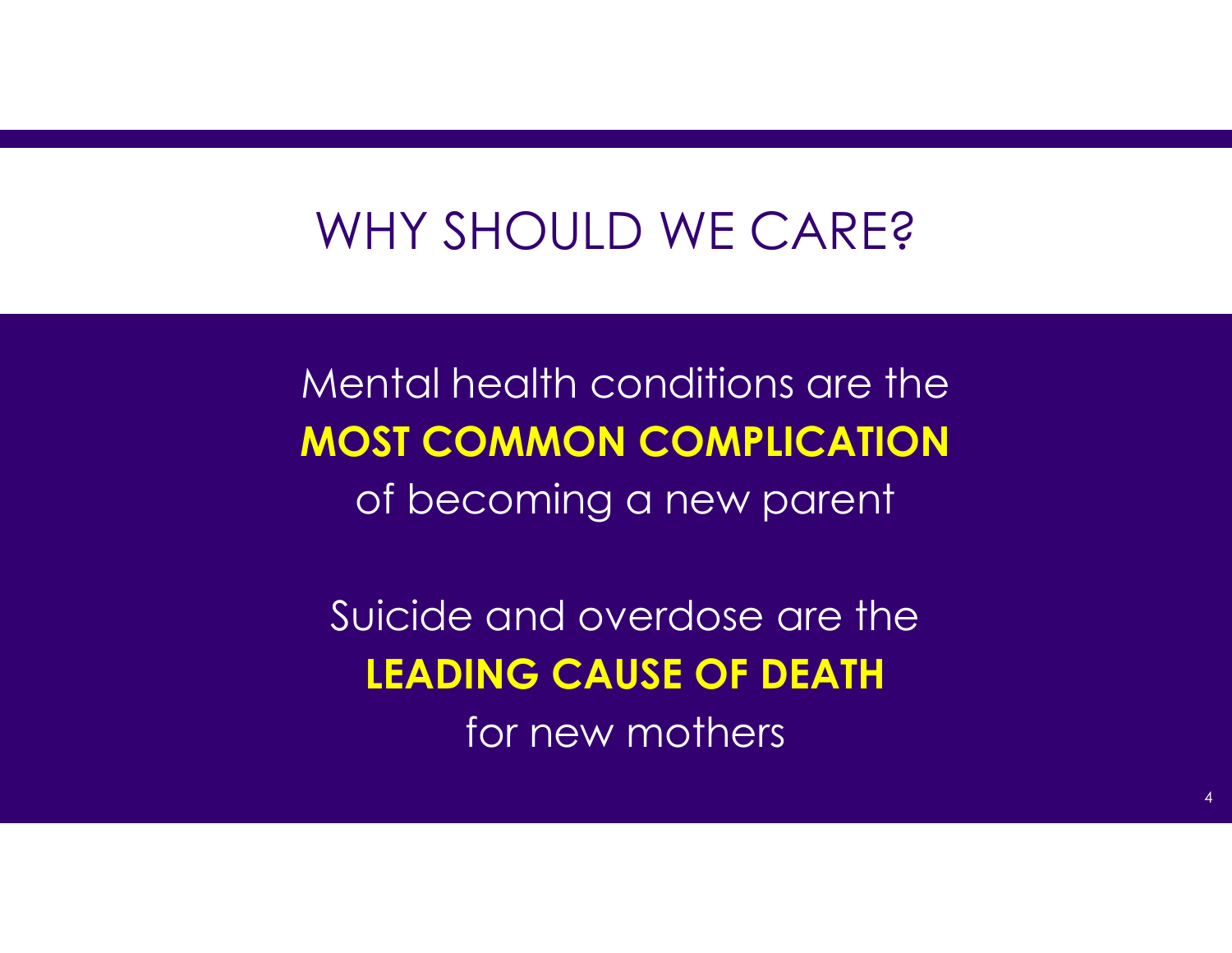## WHAT CAN WE DO?

- **Implement** statewide maternal mental health screenings during and post pregnancy through 12 months
- **Expand** at home visiting programs for all new parents and medicaid coverage for 12 months postpartum
- **Destigmatize** mental health complications for pregnant and new parents (1 in 5)
- **Create** state level maternal mental health commission
- **Develop** maternal mental health psychiatry access program